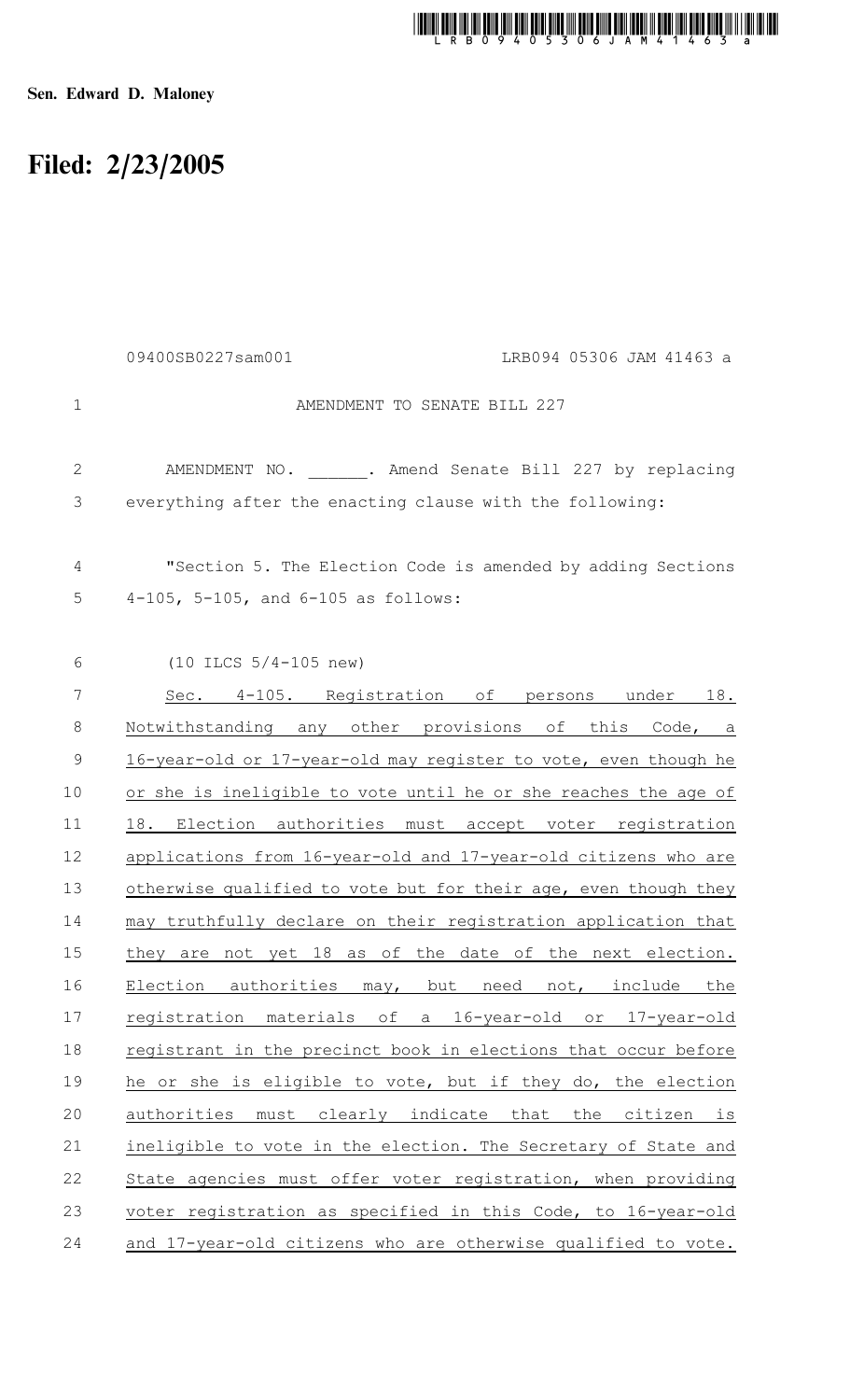## The State Board of Elections shall promulgate rules to implement this provision. 1  $\mathcal{P}$

(10 ILCS 5/5-105 new)

3

Sec. 5-105. Registration of persons under 18. Notwithstanding any other provisions of this Code, a 16-year-old or 17-year-old may register to vote, even though he or she is ineligible to vote until he or she reaches the age of 18. Election authorities must accept voter registration applications from 16-year-old and 17-year-old citizens who are otherwise qualified to vote but for their age, even though they may truthfully declare on their registration application that they are not yet 18 as of the date of the next election. Election authorities may, but need not, include the registration materials of a 16-year-old or 17-year-old registrant in the precinct book in elections that occur before he or she is eligible to vote, but if they do, the election authorities must clearly indicate that the citizen is ineligible to vote in the election. The Secretary of State and State agencies must offer voter registration, when providing voter registration as specified in this Code, to 16-year-old and 17-year-old citizens who are otherwise qualified to vote. The State Board of Elections shall promulgate rules to implement this provision. 4 5 6 7 8 9 10 11 12 13 14 15 16 17 18 19 20 21 22 23

24

(10 ILCS 5/6-105 new)

Sec. 6-105. Registration of persons unde 18. Notwithstanding any other provisions of this Code, a 16-year-old or 17-year-old may register to vote, even though he or she is ineligible to vote until he or she reaches the age of 18. Election authorities must accept voter registration applications from 16-year-old and 17-year-old citizens who are otherwise qualified to vote but for their age, even though they may truthfully declare on their registration application that 25 26 27 28 29 30 31 32